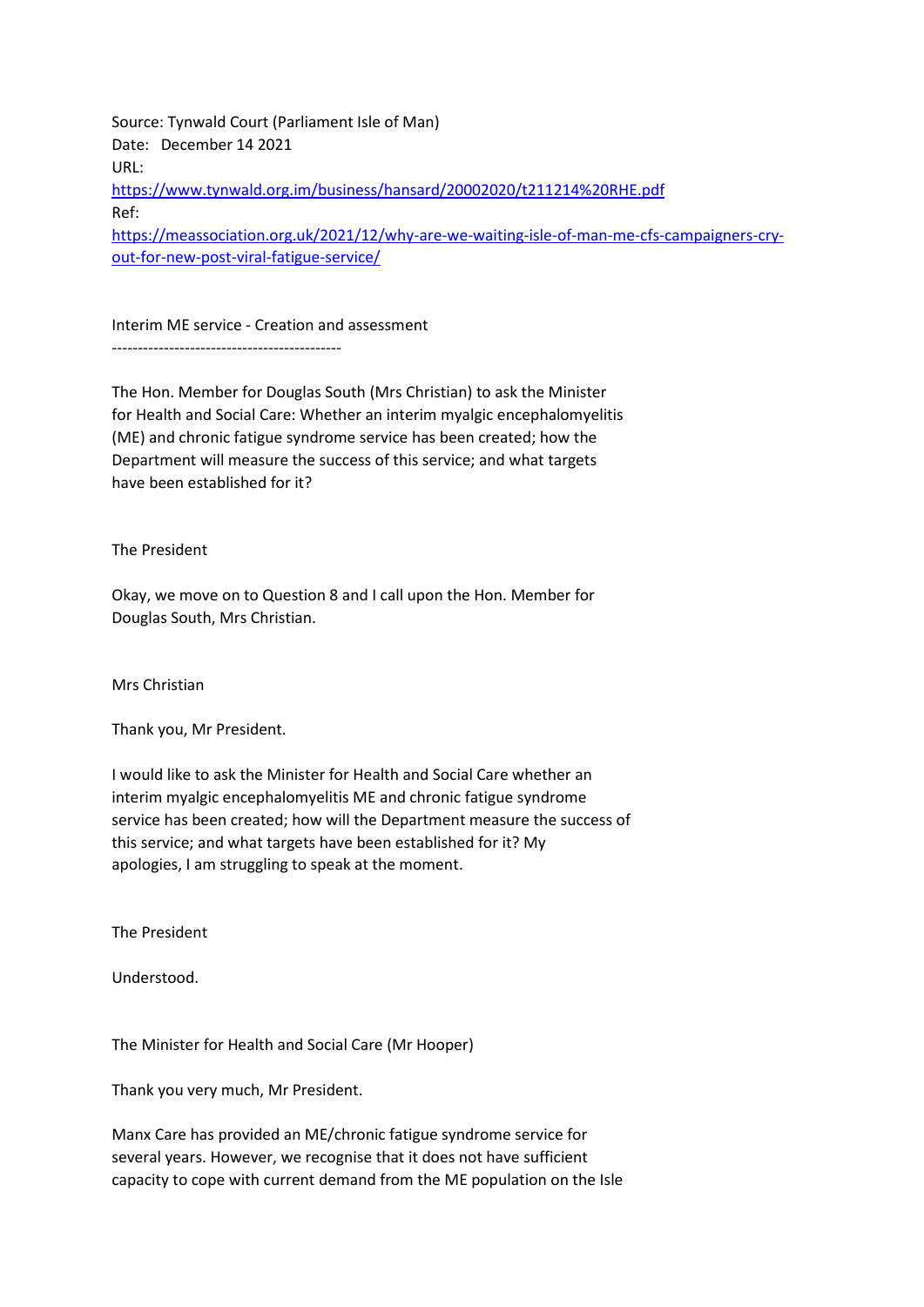of Man.

Both Manx Care and the Department recognise previous attempts to establish an ME/CFS service on the Island have fallen short of what is required and have committed to work in partnership with local support groups, which includes groups established for long COVID sufferers to design and deliver a fit-for-purpose service for people with ME and long COVID. Manx Care are currently prioritising increasing time available for our two senior clinicians who work within the ME/CFS and long COVID population to dedicate to the development of the new service. This time spent will ensure that the new, expanded service is based on firm foundations of evidence-based clinical pathways and strong governance.

Between January and March 2022, the practitioners working within this service, which more recently includes a consultant clinical psychologist, will be hosting several listening sessions on Island with people who suffer from ME and long COVID to find out exactly what they expect from the service, and this will help inform our design. These sessions will be held both virtually and face to face. These events, alongside liaison with peer experts in the UK NHS, will help deliver a world-class ME/CFS and long COVID service for the Isle of Man.

More practically, the team are currently in the final stages of developing a leaflet for people who have been diagnosed with COVID-19 to provide guidance on self-management techniques to help avoid post-viral fatigue. This will be adapted to have much wider applications beyond COVID-19. This will also be accompanied by a refresh of the referral guidelines for GPs into the existing ME/CFS and long COVID service. In addition, our consultant clinical psychologist is sourcing an online support tool to help those suffering with fatigue.

The Department will ensure that patients diagnosed with post-ME and CFS are assessed and treated in line with NHSE and emerging best practice through the Manx mandate assurance process.

The President

Supplementary, Mrs Christian.

Mrs Christian

Thank you, Mr President.

Just to be clear, we are referring to the healthcare for those with post-viral conditions. Given that we are almost two years into this viral pandemic, does the Minister believe our Island's pandemic response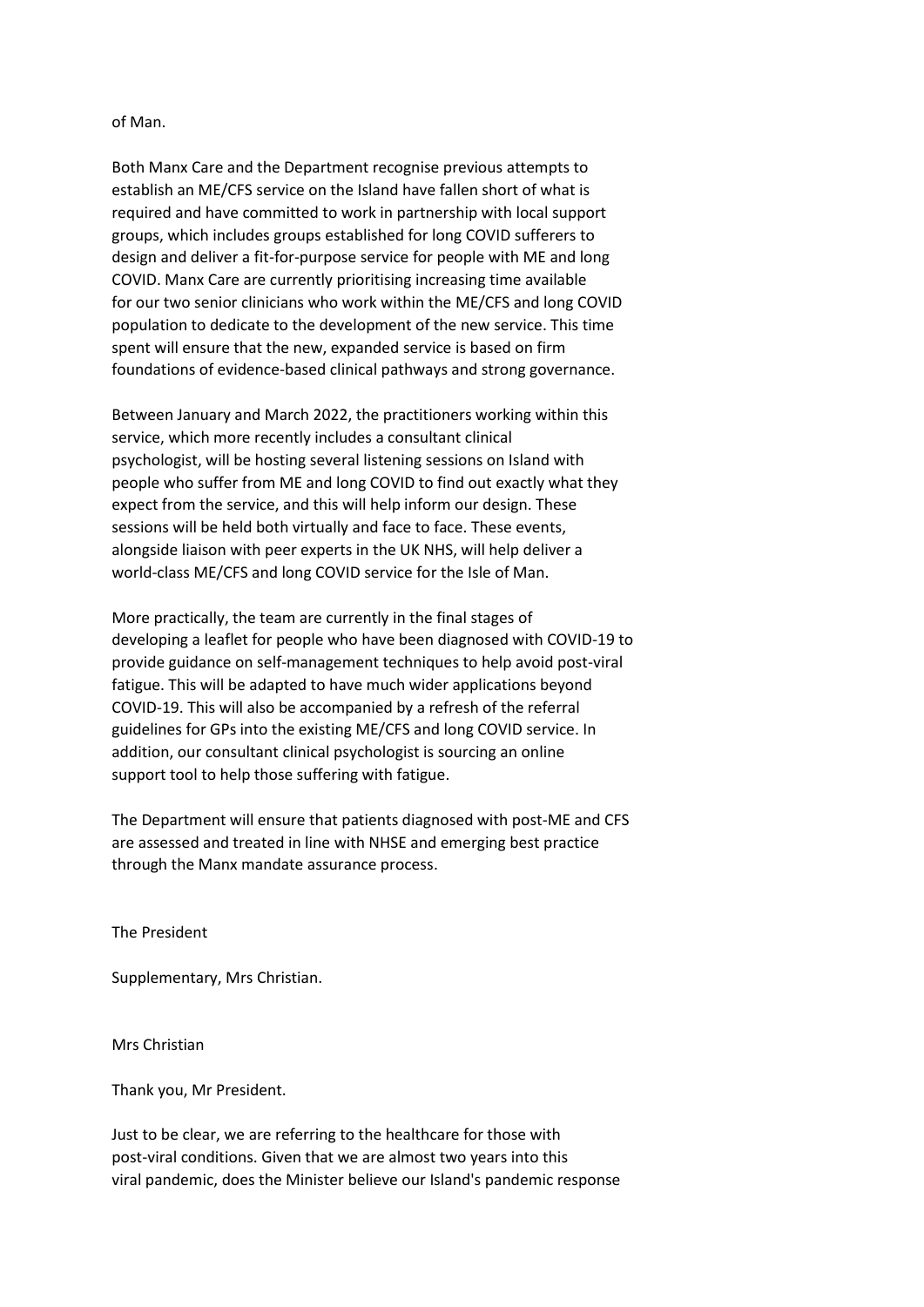has been satisfactory in respect of post-viral conditions?

The President

Minister to reply.

The Minister

Thank you very much, Mr President.

I think, as I acknowledged in my original Answer, the answer to that is no. We have not currently got a service with sufficient capacity to cope with the current demands that are being placed on it. That is why there is quite a firm commitment from the Department to make sure that this interim service is established as quickly as possible, that GPs have the right information in order to effectively diagnose and refer individuals into the service at a very early stage, and that also support is available for people as they are progressing through the treatment pathways.

The President

Supplementary, Mr Moorhouse.

Mr Moorhouse

Thank you, Mr President.

A lot of work was done during the last administration to move things forward in this area. A small number of individuals with direct experience of this are very proactive. Has the Minister had the opportunity to meet with these individuals yet? As you previously suggested, they are very keen to move things forward and work with the Department.

Thank you.

The President

Minister to reply.

The Minister